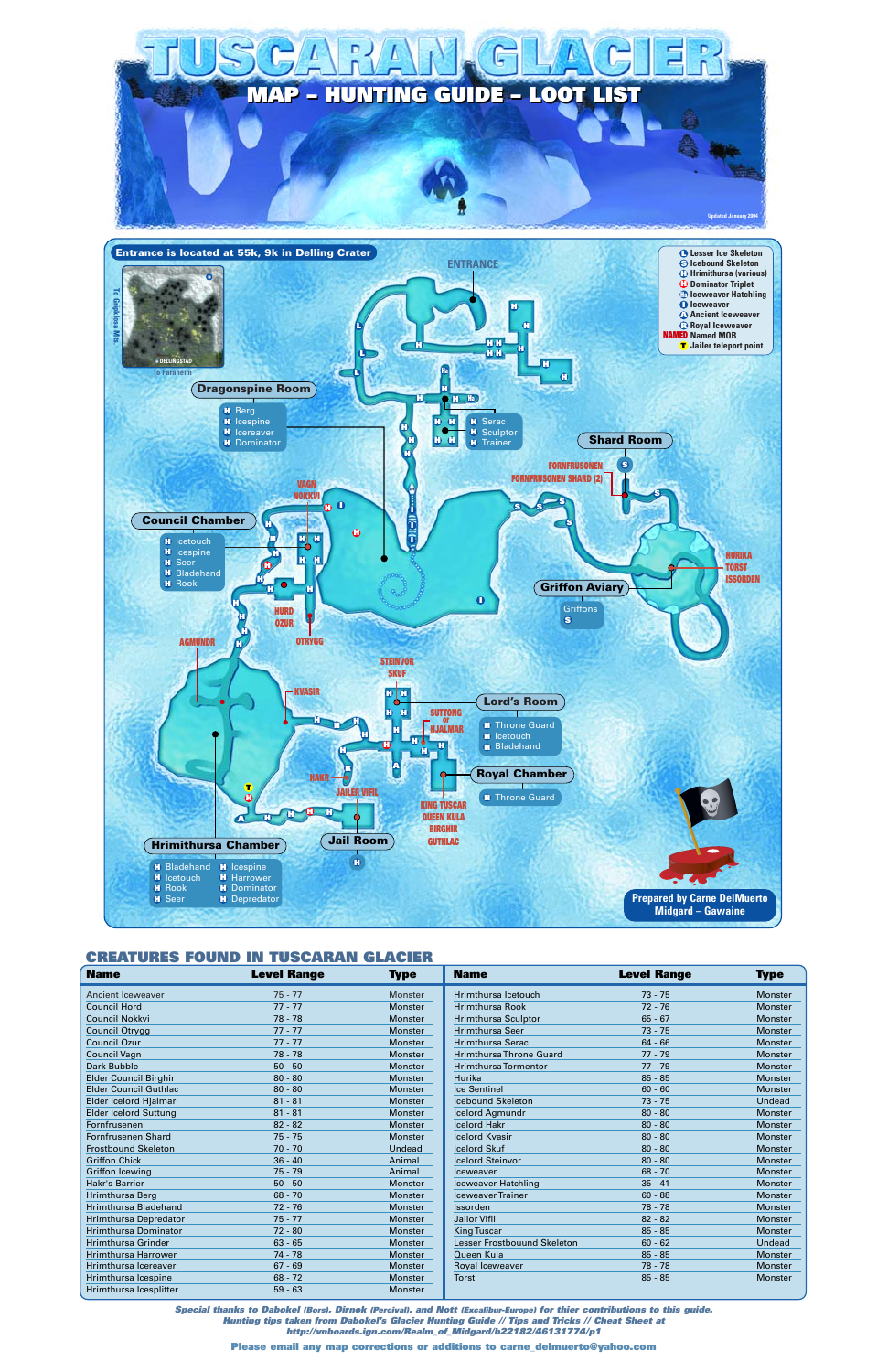# **GENERAL TIPS**

- . Pulling is much more a player skill than a character skill. A solo puller is a must, but shaman aren't the only good class for it. Runemasters, healers, and skalds can also work well. RM and healers are good for the long pulls (nearsight/amnesia) and speed; skalds have fast self speed; shaman have permasprint (if so specced, at least) and can frigg themselves (again, if so specced). One note for healers/shaman: do NOT heal yourself while t raid is fighting a monster, or the next pull will baf. Frigg's is fine, but NO heals.
- . The puller should be pulling with something that does NO damage. For shaman, disease is good for most situations, as is their level 1 spec cave bolt (if they aren't specced cave so they can use the level 1 one, at least) bolt has more range and will almost never hit, and hit for 0 damage when it does hit. The puller just has to pull without doing any damage to remain free of baffing. No one should be healing the puller as well.
- All Dominator mobs throughout come with 2 adds no matter how you pull them. Instruct everyone to hit only the dominator, let the shaman kite the 2 adds.
- There are two different respawn clocks. One for the griffon/undead area and one for giants area. Both work such that if you pass a certain point in the dungeon or slay one of the primary named bosses the associated respa clock starts ticking for that area. Each area has only one respawn timer that is always set for at least eight hours when it is started. Each of the griffon/undead and giant area respawn timers range from eight to ten hour length. A broadcast warning is given prior to the possible repop of an area not long before the event. The monsters near the entrance to the dungeon are on normal spawn cycles. Every monster after you pass the first tunnel with undead in them are on the special respawn timers.

Best way to enter the tunnel is to have everyone jump off the bridge to the left after entering the big room. It's a 99% jump, so make sure everyone is at full health before jumping. Against the wall near where you land fr spots in that room to base from for clearing it out. At the bottom where you can see Isso, have the puller run out towards him. When he is about 1/2 the way to Isso the skeletons in the room will all aggro; have him run ba a "wall" in which the skeletons become frozen. If he takes a step towards lsso, the skeletons will come. If he takes a step back, they will stop. Use this "wall" to pull skeletons towards the group. Once some are close, ha you group head out and all get on 1 skeleton. You have to be between Isso and the mob to hit it. If you try to hit it or cast on it from the shaman's side of the "wall", it will dodge your shots. Rinse and repeat using thi Once that is done, take a 60 second break and then go smoke Isso. He is not much harder then the skeletons, but he does AOE root so make sure everyone gets up to him right away.

## **ISSORDEN**

These are the griffons above Isso's room. Best tactic for these birds is to comepletely ignore them. They are simply not worth the time or effort to take them down. If you have 60 people, and absolutely have to kill one, g fight. To pull one of these, group your shaman puller. Have him climb the wall to the left of the entrance to Forn's room. Have him veer right as he is climbing to get to the highest griffon perch. Once there, target eithe they are close enough. Jump. Make sure you clear the lip of the ledge because if you take damage before you splat on bottom you'll die. If you manage to splat on bottom with full life, you'll be down to 1 hp. Have a healer now on. The named griffon will kill everyone in the shaman's group so you'll be able to attack him now.

Another method is to have a RM or Healer pull due to the 2300 range on nearsight/amnesia. Make sure to have a runie pass out damage adds to every meleer and encourage people to style as opposed to just afk and /stick. Styl multiples of unstyled damage with stacking skald/runie DAs—it can literally be the difference between a 2+2+2 hit and a 12+10+10 hit. It's worth the time and effort to arrange stacking DAs and get end passed out evenly bef Both griffons take a while, but have really sub-par damage output compared to the other bosses. They can take 40 minutes, or 5 if you follow the above tips to totally maximize damage output on them.

#### **FORNFRUSONEN**

To get to Forn, head into the tunnel on the far side of the room (just the shaman puller). Clear the 10-15 skeletons on the way down to Forn's room. Once all the lecebounds are clear, have the shaman run towards Forn until Then have the shaman run to the back of that room and sit out on the wall. Have the rest of the force come down and hug the right wall headed into Forn's room. At this point, Forn's shards are frozen and won't attack unles bad at this point. Make sure everyone targets Forn in the back and not one of the shards and charge. Forn hits very very hard: 2 shotting most buffed people, 3 shotting most warriors. Make sure people /y when they get aggr work on keeping him alive. You'll minimize your deaths. Don't bother with the shards; they don't drop any loot. However, with unruly/large raids it can be easier to pull the shards away from Forn first, kill them, then kil usually drops Forn very close to death, so this isn't actually a huge difference in overall difficulty, and it's easier to prevent people from accidentally hitting Forn and aggroing him when the shards are away than vice v

This counsil is straight up melee. Nothing fancy going on here. Pull him first. Do make sure you have pulled all the non-named near Hord and Ozur or you will get adds. Ozur has two modes, zerked and non-zerked. When he's z and takes more. When he's non-zerked, he has huge AF. Just a basic melee grind here, though.

Pull him at the max possible range. He spawns his pets when you pull him, and so long as no one is within their aggro range, they'll sit at his spawn spot for the whole fight. Pull him back to where Hord/Ozur are before fi aggros the pets. As long as the pets don't get involved, this is a very easy fight.

These are the first duo Counsils. After you have cleared all the adds in their room, have everyone target Vagn. Have the shaman recast End 5, bolt Nokkvi and run for the spine. Nokkvi will chase him. Have everyone concentr shaman gets to the spine, Nokkvi has given up and you should be done with Vagn. Nokkvi likes walking back through the wall to get home and takes his time so there is about 5 to 6 minutes after he gives up chasing until he Once he's back, he's not any tougher then Vagn. Otherwise, you can have an ungrouped warrior engage Nokkvi while Vagn is being fought.

This Icelord appears to be in your way once you reach the Hrimthursa Chamber. He isn't. Before the Icelord, there is a ramp to the right with access to the floor. Clear the entire floor. Any seer on the floor comes when yo that you've cleared them all. Also, try to pull the 2 seers on the platform above you. There are 4 total, 2 on each platform. The more you can pull to the floor, the fewer he will be able to call to help him. When floor is of the room. You are now behind Agmundr. Pull him when you're ready. He will call any seer that you missed. Kill the seers first and then drop the Icelord.

Another way to fight him is to clear the way up until the bridge before him and then move the raid force back to the T-junction immediately before the council and have your puller pull him to the T-junction. If you do this wander around the tunnel never quite making it to you at the T-junction.

#### **TORST & HURIKA**

He looks like he's sitting with 3 adds but it's only 2. Have your shaman pull the right most add; he comes seperate. Once you're down to the lcelord and 2 giants near him, have the shaman pull and kite the lcelord. Kill th run back to you with the Icelord. This guy is very annoying. He casts a PBAOE MEZ that is long. He also is a spammer. Have everyone turn off /b prior to the fight to save your sanity and so you can read commands. DO NOT CA PROCS AT THIS POINT. He heals from them. Nice thing is, he says "aahhhh Thank you [insert name here] for healing me," so you know who to yell at.

After Jailer Vifil is dead head back to the big room and head into the hallway where Icelord Kvasir was standing. Keep pulling until you reach a T. There are two sides, the direction with the throne room in sight or an adj from the hallway up until you reach a mob named Icelord Hakr. Before you pull Hakr, make sure you pull his Royal Iceweavers. They will both come, and 2 more will also aggro from near the throne room. If the raid party pull shaman, he can kite the 2 Iceweaver adds to the big room again. It's not very difficult. After the Royal Iceweavers are dead, everyone should just /stick the mob, attack, press sprint, and go afk for 10 minutes because he backwards, but close enough so that you can stick him to kill him fast and efficient.

Alternately, it is very possible to get this guy to drop his barrier and come out for a normal fight. The trick is to pull and kill the iceweavers from the throne guard area first (they are in the alcove due south of the S around them and kill those two iceweavers first. Then pull the two iceweavers behind Hakr and he should come out from his barrier when the last of the four total iceweavers are dead. NOTE: make sure Hakr is aggroed on some dies. He sometimes doesn't come out from his barrier if he isn't aggroed when the last snake dies, so send in a warrior to poke him and get nuked while fighting the last snake.

Steinvor and Skuf are a duo lcelord package. It is nearly impossible to solo pull them anymore. The best option is to pull the two icetouches at the entrance solo, and then rush the room killing the bladehands first. The s section, so you have to do something to take care of them. There are three real options:

#### **OZUR**

Suttong doesn't do anything aside from lower end PBAE (200-300 damage). He semi-zerks (hits for 300-400, then starts hitting for 600-700, back down to 300-400 again) and should be killable with 3-5 groups. It's of note tha icicle hitting someone does absolutely nothing.

#### **HORD**

Another straight up melee, but Hord can randomly heal himself. (He no longer fully heals himself.)

#### **OTRYGG**

## **VAGN & NOKKVI**

#### **AGMUNDR**

#### **KVASIR**

#### **JAILER VIFIL**

After lcelord Kvasir you want to go to the South of the big room and head to the Jailer. The strategy for the Jailer is to do all out damage to him. He is a really long fight and he teleports people unless you can keep him

#### **HAKR**

# **STEINVOR & SKUF**

- Have a shaman (or two) waiting at the intersection to aggro them and kite them when they get there but lead them away from the raid.
- Have two warriors waiting at the intersection to engage them while the raid kills Steinvor/Skuf.
- Have a very solid group waiting at the intersection to aggro and fight them at the intersection when they come.

In any choice, killing the seers is pointless until Steinvor is dead—all of the above are just to keep them occupied while the raid kills the bosses.

# **SUTTONG & HJALMAR**

Hjalmar will summon yellow/orange Morkimma throughout the whole fight, just make sure to have a few tanks (or one group) ready to kill them as they spawn and keep the bulk of the raid force on Hjalmar.

## **BIRGHIR & GUTHLAC**

Single pulling these guys is almost impossible. The trick to fighting these guys is to have the puller pull them both through the raid and then have the raid only hit one of them while the puller continues to kite the seco disappear and reappear back at his spawn point deaggroed, then you can just pull him solo after the first one is dead. They do straight melee as well as minor added spells, like DDs or bolts on seemingly random people.

# **KING TUSCAR & QUEEN KULA**

You're going to need a lot of people (don't bother with less than 75) to do this and a lot of time. Keep healers/shaman out of the room, all meleers inside. The trick is to keep people out of the conter of the room (as it the queen. Make sure everyone does NOT /stick her and is actually playing (as opposed to just afk meleeing). Everyone should have stacking damage adds (see Hurika/Torst above) and end regen and styling constantly. Make sur pets up for this fight -- they count as added attackers (which are needed to lower their monsterous AF) and both king and queen have a tendency to aggro pets over players, making them nice fodder.

# **TUSCARAN GLACIER HUNTING TIPS**

# **TUSCARAN GLACIER LOOT LIST**

| TUSUANAN GLAUIEN LUUT LIST                                            |                                |                             |                                |                               |                                   |  |  |  |  |
|-----------------------------------------------------------------------|--------------------------------|-----------------------------|--------------------------------|-------------------------------|-----------------------------------|--|--|--|--|
| <b>Queen's Necklaces</b>                                              |                                |                             |                                |                               |                                   |  |  |  |  |
| The charges are unlimited and you need a full TG-suit to equip these. |                                |                             |                                |                               |                                   |  |  |  |  |
| <b>Dire Medallion</b>                                                 | <b>Pendant of Evasion</b>      | <b>Primordial Pendant</b>   | <b>Ice Bone Choker</b>         | <b>Ice Tooth Necklace</b>     | <b>Fervents Defender's Choker</b> |  |  |  |  |
| 21 str, 10% body/slash/spirit                                         | 21 qui, 10% thrust/heat/energy | 21 cha, 10% crush/cold/body | 21 con, 10% crush/slash/thrust | 21 pie, 10% cold/matter/crush | 21 dex, 10% spirit/matter/crush   |  |  |  |  |
| Charge: Endurance regen. value 3                                      | Charge: 30 dex/qui             | Charge: 30 str/con          | Charge: 150 ablative           | Charge: Power regen. value 3  | Charge: Health regen. value 6     |  |  |  |  |